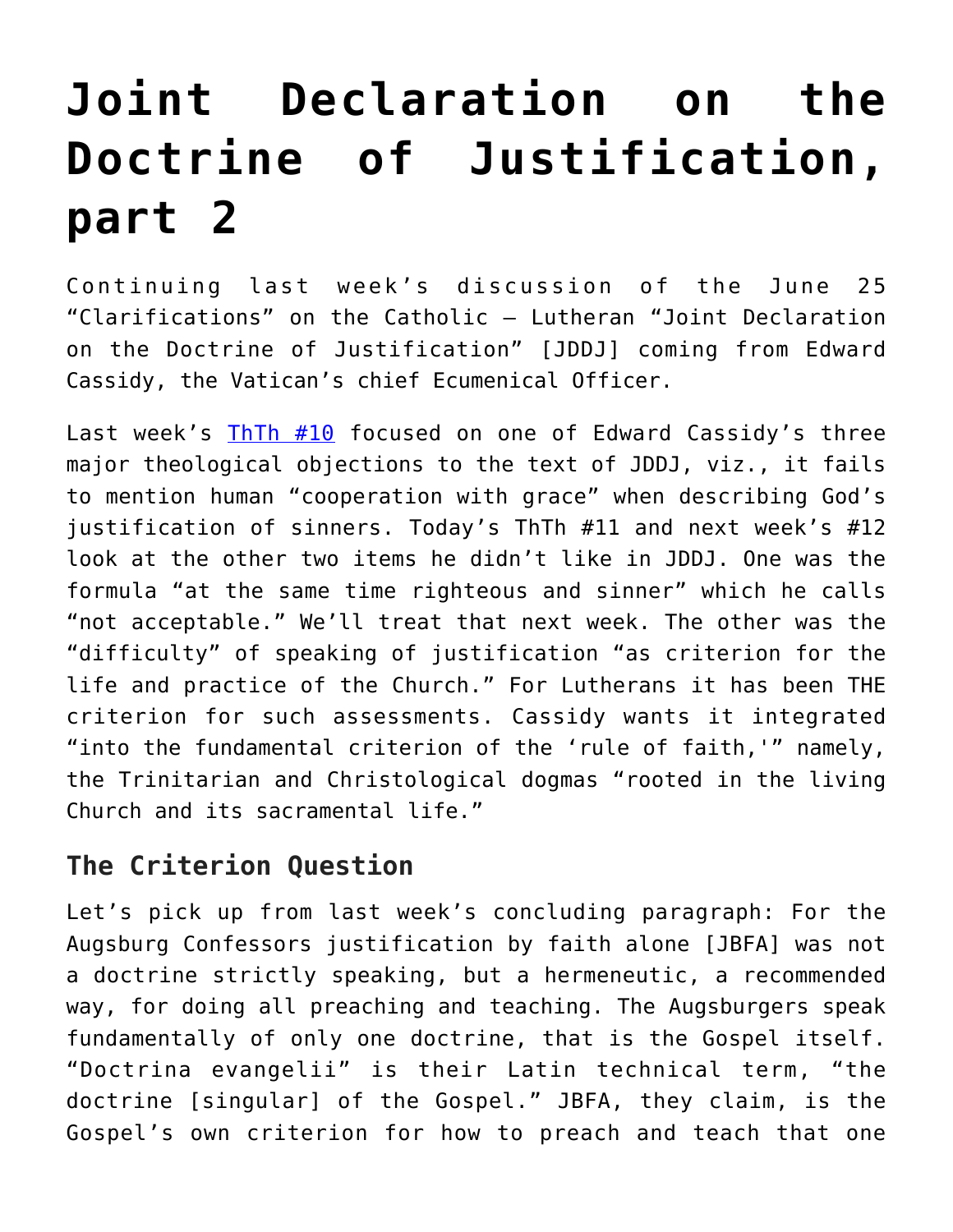Gospel so that it comes across as the radical good news it really is.

It sounds as though Cassidy has a manifold notion of "doctrine" in mind when he make his clarification here. For him JBFA is one doctrine alongside other important doctrines. Consequently it appears as though JDDJ in reflecting the Lutheran hype for justification as criterion says too much. It is making JBFA the most important doctrine of all. But that can't be right, can it? If so, what about the Trinitarian and Christological doctrines, hammered out in centuries of hard debate in the era of the early church? Don't they have equal, even prior, claim to being "the fundamental criterion of the 'rule of faith'?" Seems to make sense. But only if you think of JBFA "just" as a doctrine, even granting it to be a (or even THE) "fundamental" doctrine.

During my year as guest prof in Australia (1994) I heard stories about the German confessional theologian, Hermann Sasse, who had come downunder after World War II and taught for years at the same seminary where I now was. One told of a Kaffeeklatsch in the faculty lounge where colleagues were bantering the question: How often in your ministry have you actually preached on the doctrine of JBFA? Most allowed as how they hadn't done it enough. Sasse generated gasps by asserting that he had never ever preached that doctrine in a sermon. And why not? Because it is the criterion, he said, for preaching on whatever theme(s) a Biblical text presents. You measure how "good" your sermon was by asking how the Good News you offered your hearers was the sort that renders sinners righteous before God when they trust it. Even if you should mention the words JBFA, you don't seek to have your hearers "believe" the doctrine of justification by faith, but to "be" justified by faith in Christ.

Granted, there are Lutherans today who don't know or practice what Sasse said. Pity. So Cassidy is not alone in his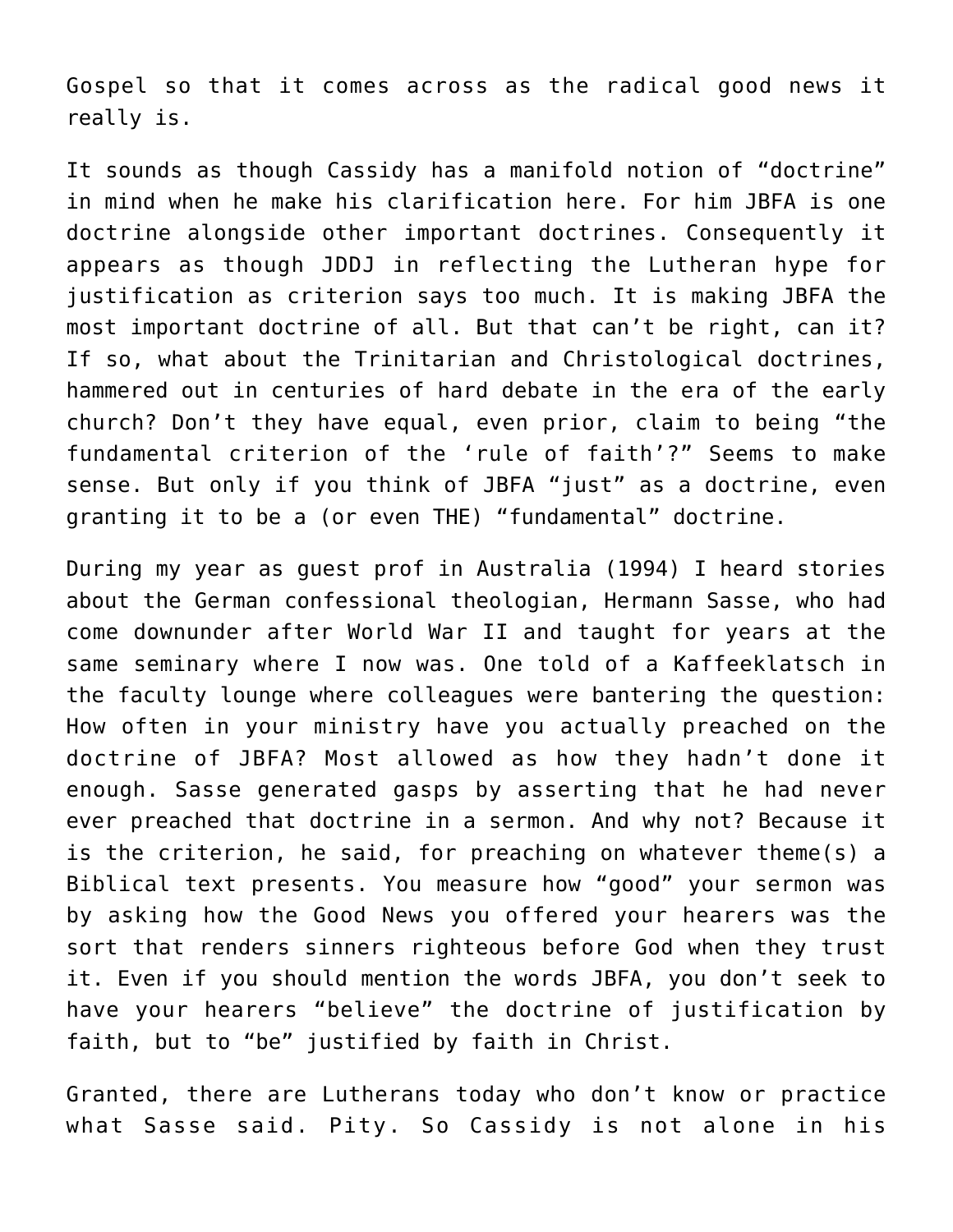(mis)reading of JBFA as criterion. It could also be that the Lutherans on the dialogue team–for whatever reasons–weren't all that clear on this one themselves. More than one Lutheran theologian I know, unhappy with the final text of JDDJ, pointed to its fuzziness here. Lutherans on the dialogue team–at least the unfuzzy ones–could have picked up in advance on Cassidy's concern, also registered by earlier Roman respondents, for the Trinitarian and Christological dogmas of the ancient "rule of faith." Don't they have ancient and "fundamental" place when we're talking about criteria? Yes, but how do you articulate that?

Here's my suggestion. The ancient church dogmas are fundamental to the faith, but not intended as things to be believed about God and about Christ. They are not "credenda," things that must be believed. Rather they are "praedicanda," things that must be in preaching if that preaching is to be Gospel. One of Sasse's earlier colleagues at the German University of Erlangen, Werner Elert (my own teacher for one semester there), called the church's dogma the "Sollgehalt des Kerygmas," i.e., what's "got to" be in preaching, if it's to be "Christian" preaching. The Trinitarian and Christological dogmas are the ancient church's specs for how God must be talked about and how Christ must be articulated, in order that God-talk and Christ-talk both come across as "Good News" that sinners can trust.

A few weeks ago in ThTh I mentioned the "whiz-kid" class of 1952 from Concordia Seminary. One of those worthies, whom I probably shouldn't identify, never tired of reminding us that JBFA was (ahem!) a "bullshit detector." Once you grasped JBFA, he claimed, you could readily detect when someone was adding something "smelly" to the Gospel, putting something extra into the package whereby sinners get justified before God. The actual Gospel "plus this, or plus that," is what Paul is fighting in many of his epistles. The Augsburgers saw themselves in a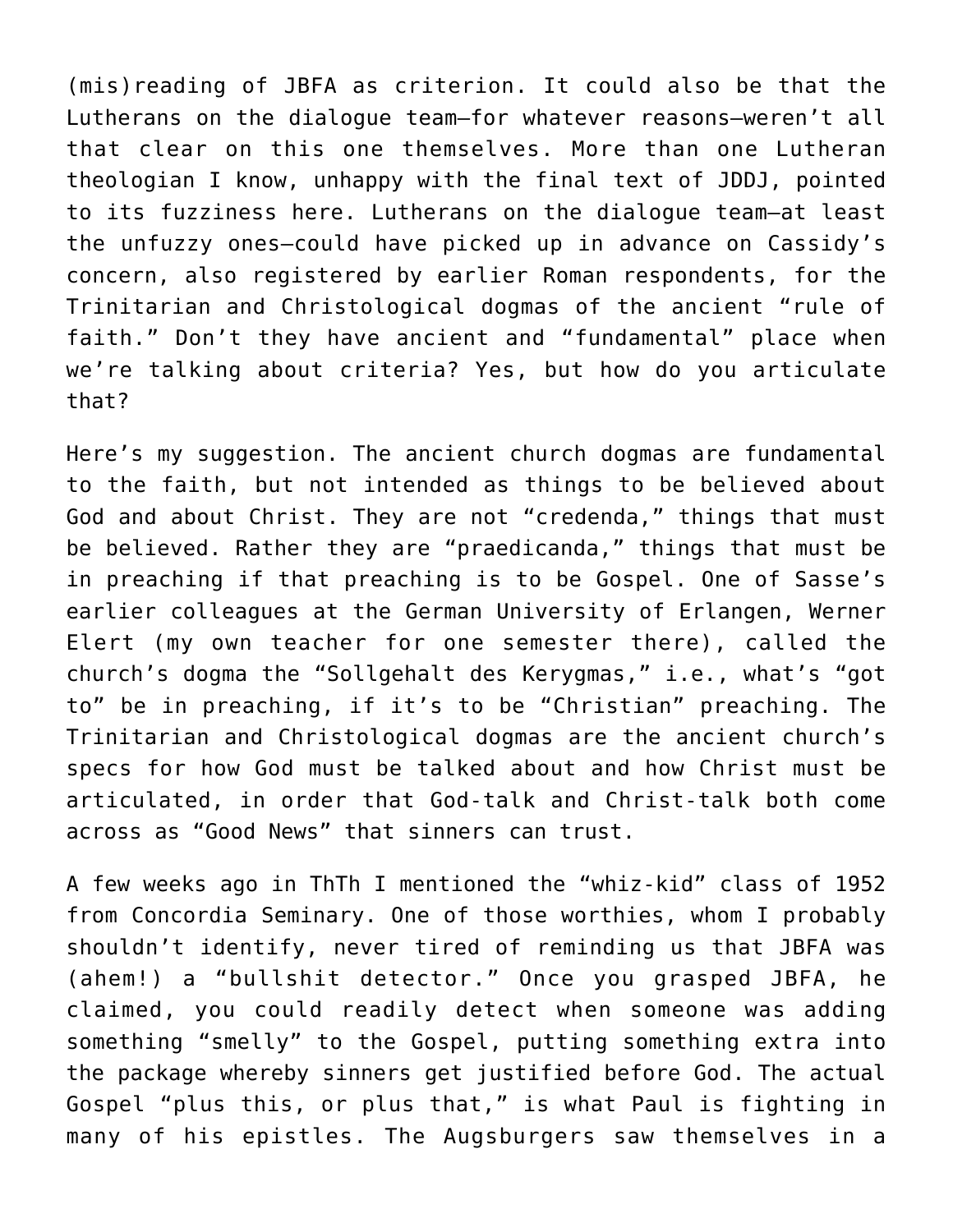similar situation, signalled by the scholastic rhetoric of "faith plus reward for works." Their JBFA detector immediately started beeping when it sniffed this "other" Gospel.

It's not just past heretics or rank outsiders who propose "Gospel-plussing." Today's church too is full of such proposals, each of which recommends an addendum to bring us to a "fulness" not yet, not quite, granted in JBFA. The format is: Gospel-plus this Spirit-experience, Gospel-plus this liturgical practice, Gospel-plus this rigorous (or libertine) lifestyle, Gospel-plus this form of church governance, etc. It is the "A" of the JBFA detector that picks up the BS signal. Does faith in Christ and that faith alone justify sinners, or are there add-ons? JBFA detects the add-ons.

The hassle at Augsburg 1530 was not about "grace alone." Both parties subscribed to that formula–though grace meant something different for each. But it was on the "sola fide" (faith alone) that the Augsburgers riled their critics. And the language of the Roman Confutation of the Augsburg Confession that followed immediately after the AC was presented makes that perfectly clear. More than once the Confutators level the charge: "their [sc. the Augsburgers] ascription of justification to faith alone is diametrically opposite the truth of the Gospel, by which works are not excluded." The Council of Trent 20-plus years later repeats the charge and adds an anathema to it.

Is this clear either-or–either faith alone or faith plus something–still the one coming from Cassidy? A respondent to last week's ThTh wondered whether Cassidy's claim, "eternal life [is] one and the same time, grace and the reward given by God for good works and merits," might be urging us to distinguish, but not separate, justification and sanctification–and that's surely OK. Maybe so, but will Cassidy's claim pass the JBFA detector?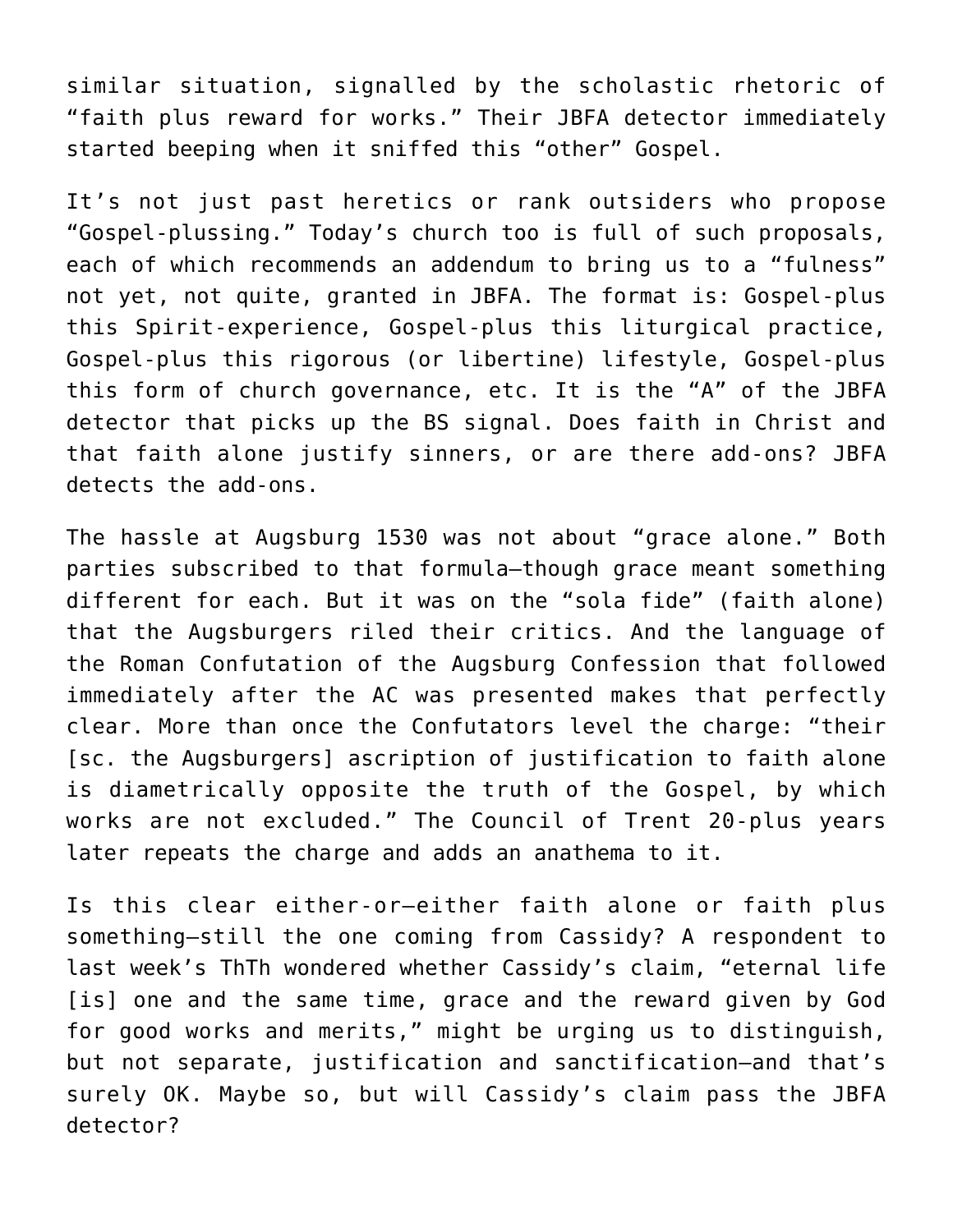Helpful for me in my first years teaching at Valparaiso University for getting a better handle on JBFA was Robert Schultz's work of that time, the late 1950s, on the term justification in 16th century jurisprudence and theology. At root it was understood literally: to make justice, to do the right thing. When you talked about justifying a convicted criminal, you were describing the process whereby he received justice, his due reward. If his was a capital crime, his justification was his execution.

So when the Augsburg confessors–all of them laity, most of them leaders in the politics and law of their lands–talk about the justification of sinners, they are thinking of the execution, the rightful death, of sinners. When they then talk about JBFA, they envisioned a sinner undergoing execution "by faith alone." And what, pray tell, could that mean? Read Romans 6 where St. Paul says the same thing: sinners joined to Christ in Baptism are being put to death. That's execution.

But it's an execution of sinners "with a twist." The twist comes from their faith-connection to the one with whom they are being executed. In this justification process–because of that connection–the sinner dies and is restored to life as well. How can that be? The law, even God's law, disallows anyone else being executed for my crime. So something more than God's law is at work here. Of course, it's law AND Gospel, recompense AND promise. In Christ's "sweet-swap" with sinners, his "being sin for us," our legal justification-execution is being carried out as he dies.

But here the law is caught in a bind, for the one being executed is simultaneously the second person of the Trinity . Although the law "must" carry out this execution, in doing so it rebels against the One who created it, its own Lord, the one here being executed. By executing Christ the law discredits itself. Thus